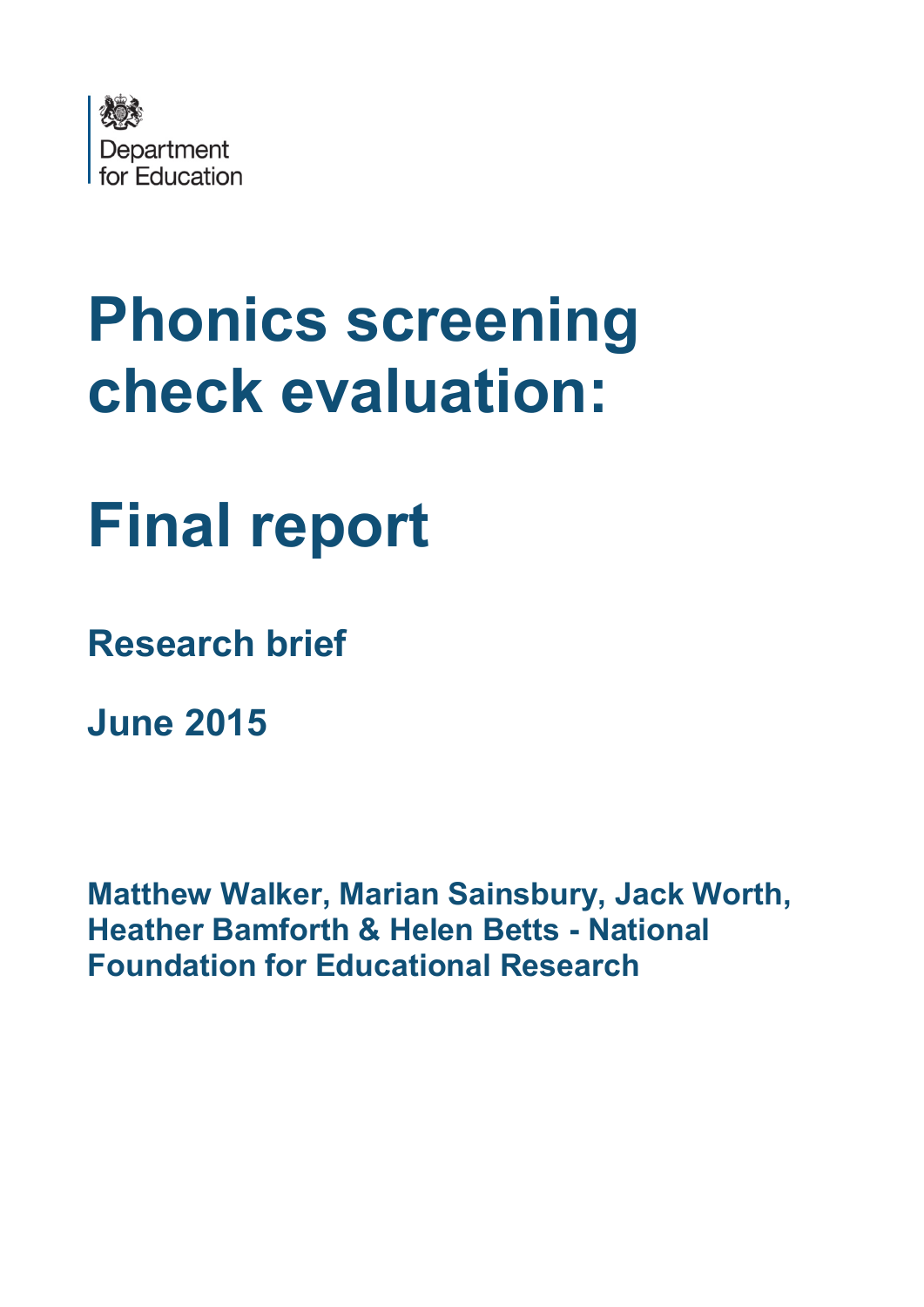## **Contents**

| 3               |
|-----------------|
| $\mathbf{3}$    |
| $6\phantom{1}6$ |
| 6               |
| $\overline{7}$  |
| 8               |
|                 |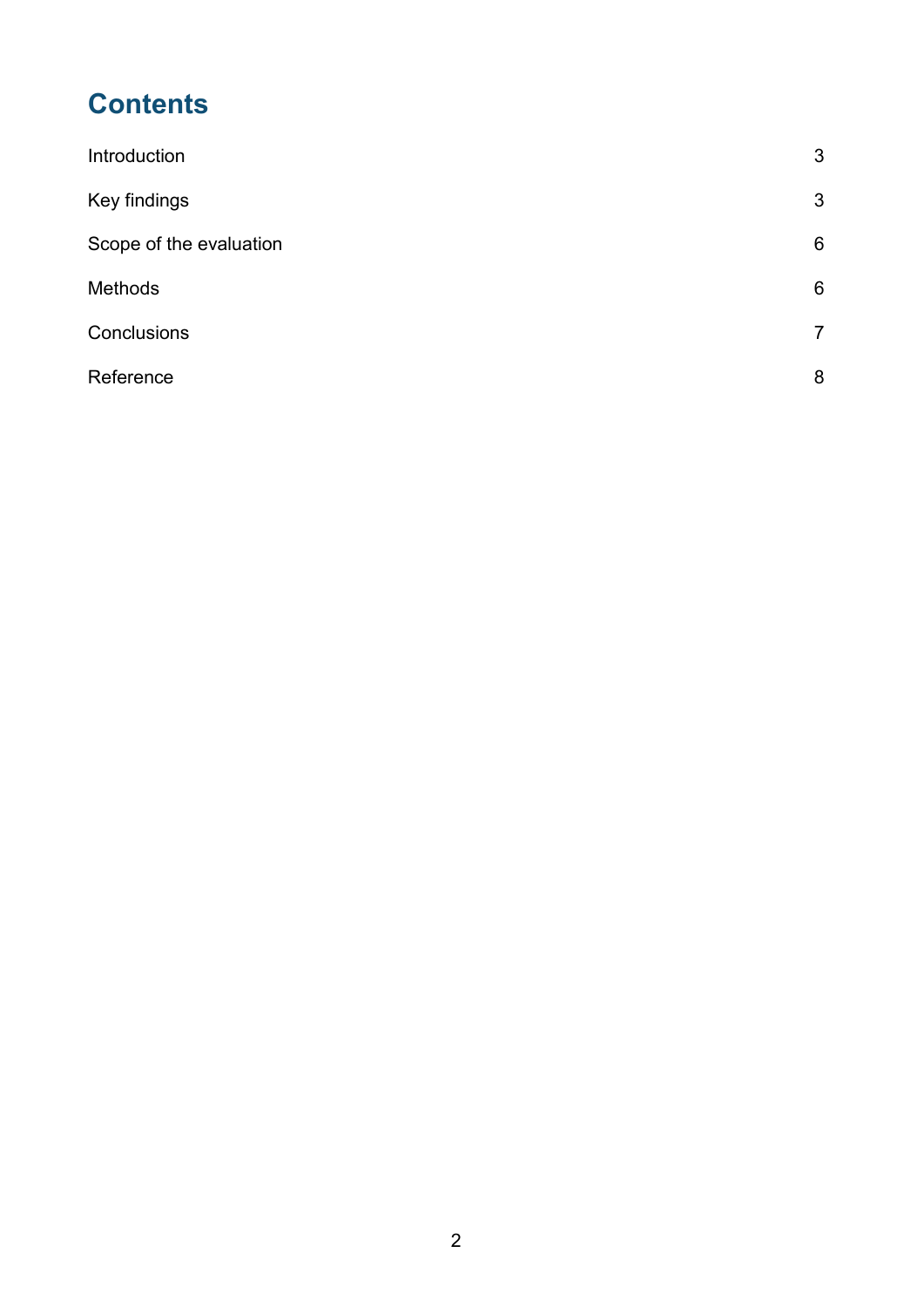## <span id="page-2-0"></span>**Introduction**

This summary reports the final findings from the evaluation of the phonics screening check (PSC), commissioned by the Department for Education (DfE) and undertaken by the National Foundation for Educational Research (NFER). The check was introduced for the first time in 2012 and is taken by all children in Year 1, unless their teachers make the iudgement to disapply<sup>[1](#page-2-2)</sup> them. It consists of an individual, oral assessment requiring the reading of words and pseudo-words<sup>[2](#page-2-3)</sup>. Since 2013, Year 2 pupils who do not meet the expected standard in Year 1 are reassessed.

This summary provides an overview of participating schools' phonics teaching practices and explores whether there is any evidence that the introduction of the check has had an impact on the standard of reading and writing. It also highlights any changes in schools' practices since 2012, when the check was first introduced. It draws on data collected from case study interviews and surveys with literacy coordinators and Year 1 teachers over three time points between 2012 and 2014. In 2014, this included interviews with staff in 19 primary schools and endpoint surveys of 573 literacy coordinators and 652 Year 1 teachers in schools. The most recent round of data collection commenced the week following the administration of the check in June 2014.

A number of methodological limitations have been recognised throughout the reporting of this evaluation. Because the PSC was introduced into all schools nationally at the same time, it was not possible for the study design to include a comparison group. Further, the PSC was introduced as an addition to a number of phonics policies which were already in place. Because of these limitations, it is impossible to ascribe any findings conclusively to the presence of the PSC, and the reporting below recognises this.

## <span id="page-2-1"></span>**Key findings**

<u>.</u>

#### **The impact of the check on pupil attainment and progress in literacy**

- *Phonics* attainment, as measured by the proportion of pupils reaching the expected standard on the check, improved over three years and there is some evidence that this may have been an impact of the introduction of the check.
- Analysis was undertaken of national results on the PSC, together with results for the same pupils one year earlier, on the Early Years Foundation Stage Profile (EYFSP), and one year later, at the end of key stage 1. The evaluation did not find any evidence of improvements in pupils' *literacy* performance, or in progress, that could

<span id="page-2-2"></span> $1$  Children who are working well below the level of the screening check (for example, if they have shown no understanding of letter-sound correspondences), can be disapplied so they do not take part.

<span id="page-2-3"></span> $2$  Pseudo-words or non-words are included in the PSC because they will be new to all pupils. The rationale is that pupils who can read pseudo-words should have the skills to decode almost any unfamiliar word.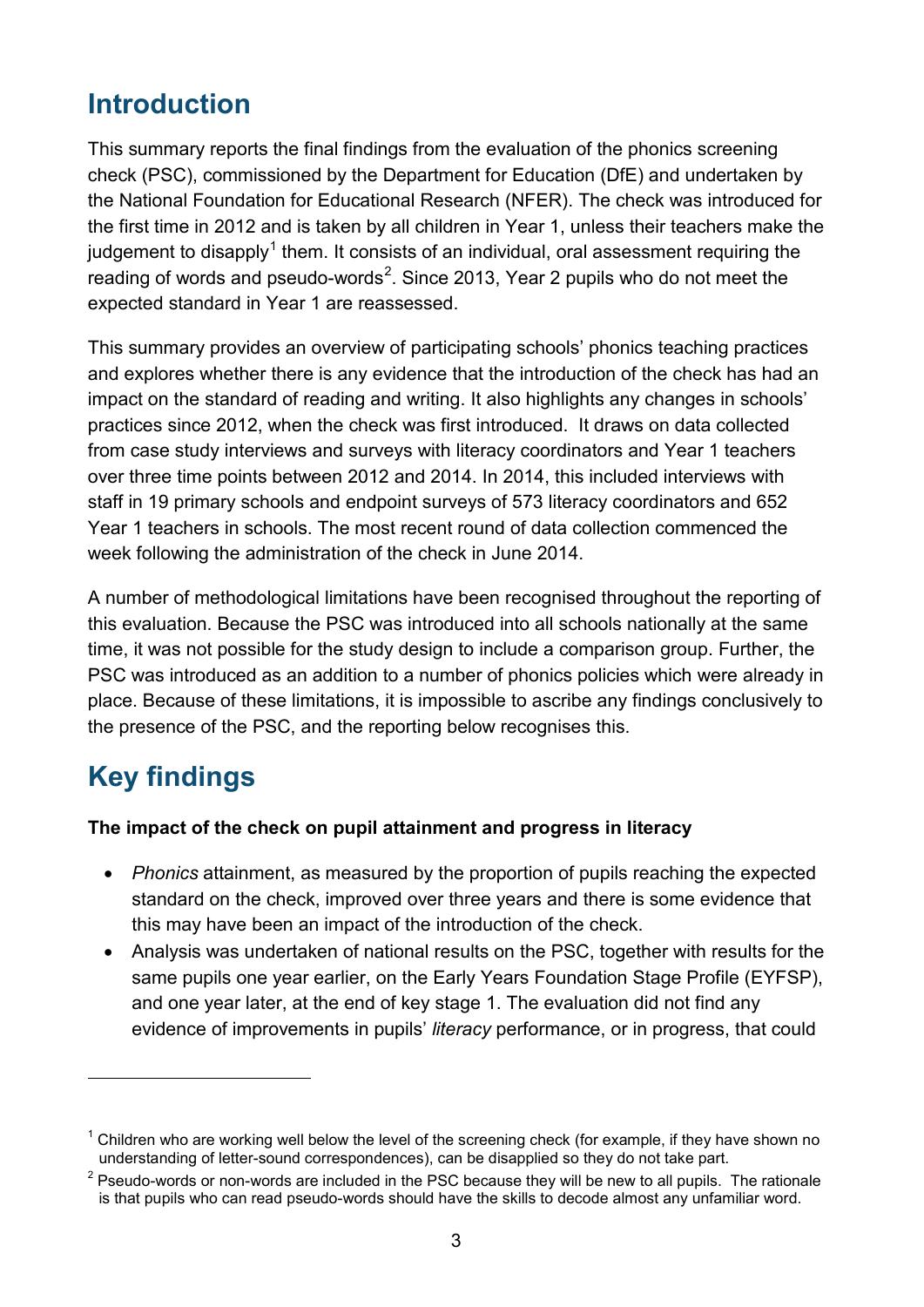be clearly attributed to the introduction of the PSC. However, no conclusive statement can be made because of the methodological limitations described above.

• Pupils are unlikely to reach the expected standard in reading and writing at the end of key stage 1 without being able to demonstrate the phonics skills measured by the PSC.

#### **Phonics teaching practices and views on phonics teaching**

- Teachers have been consistently positive about phonics as an approach to teaching reading throughout the three year evaluation. For example, more than half of the literacy coordinators surveyed in 2014 (58 per cent) agreed with the statement 'I am convinced of the value of systematic synthetic phonics teaching'. In the majority of schools, however, it appears that other strategies alongside phonics are also supported. For example, in 2014, 56 per cent of literacy coordinators reported that 'phonics is taught discretely alongside other cueing strategies' or that 'phonics is always integrated as one of a range of cueing strategies'.
- There is evidence that the introduction of the PSC has led to schools making changes to their phonics teaching and classroom practice in each and every year of the evaluation. Just under half of the literacy coordinators surveyed in 2014 reported doing so (48 per cent), compared with 56 per cent in 2013 and 34 per cent in 2012 (in 2012 the question concerned changes made in anticipation of the check).
- The most frequently reported change by survey respondents in 2014 was increasing the pace of phonics teaching, and this finding was supported by data drawn from the case studies. As in 2013, an increased focus on pseudo-words was also reported by participants in the survey and case studies, as well as increased assessment of phonics. Analysis did not determine what form this increased focus took.
- In terms of use of the results of the previous year's check, literacy coordinators reported that Reception teachers used these mostly to review or revise phonics teaching plans in general. Year 1 and 2 teachers were reported to have used the check results primarily for reviewing and revising phonics teaching plans for individuals and groups. Teachers reported using evidence from the check to make decisions about extra support for individuals, alongside their own records of assessment.
- For those children who had not met the standard in 2013, the most frequent type of support provided was to continue with systematic phonics teaching; this was followed by intensive learning in small groups.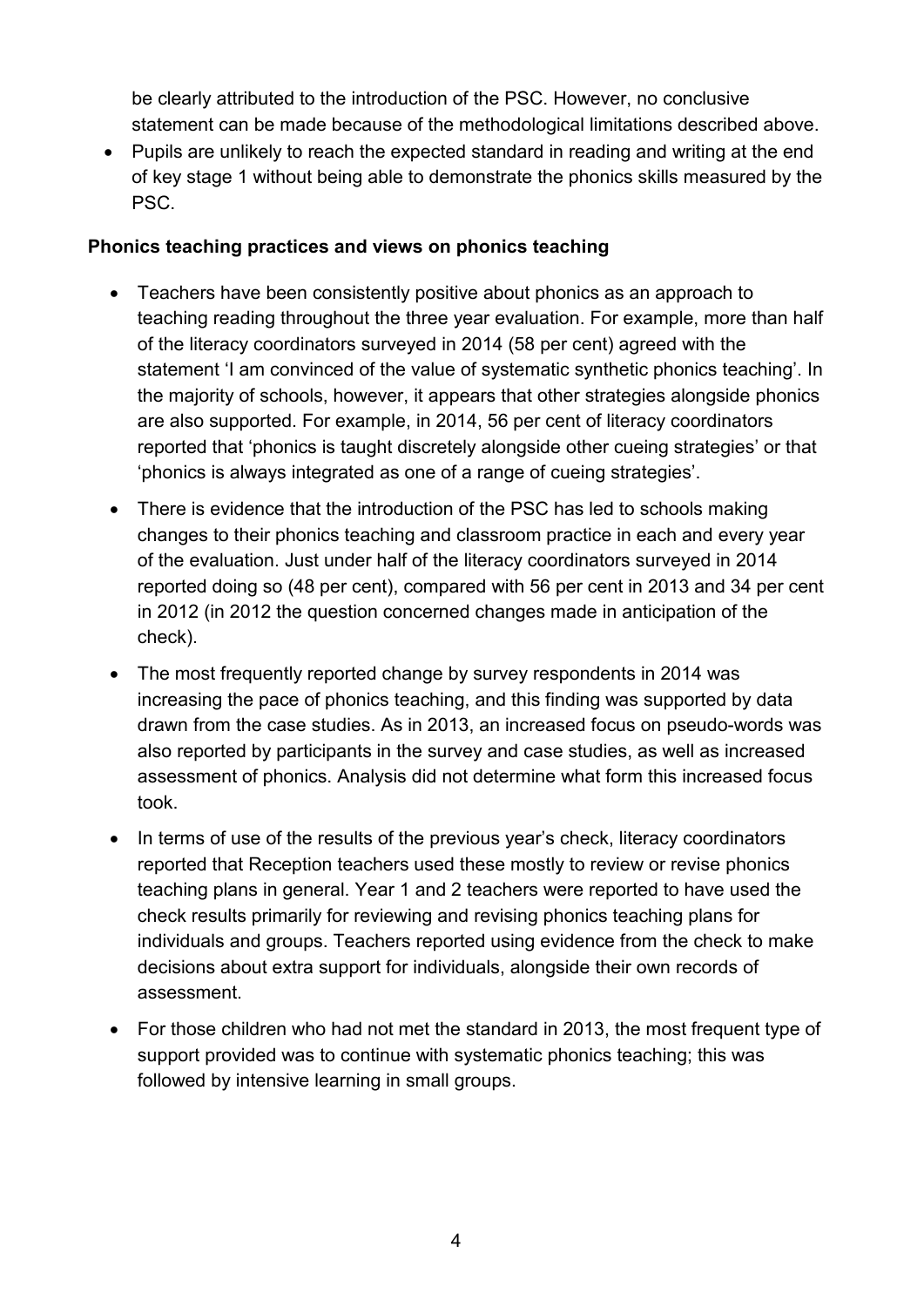#### **Teachers' views on the value of the check**

- Year 1 teachers were positive about the usefulness of the check, with just over half (53 per cent) reporting that the check gave them useful information 'to a great extent' or 'to some extent'. These responses were also more positive than in 2013.
- Literacy coordinators were less positive: less than 30 per cent agreed with the statements 'The phonics screening check provides valuable information for teachers' and 'The phonics screening check provides valuable information for parents/carers'. The case study evidence suggested that the reason for this was a view that check results do not reveal anything of which teachers are unaware.

#### **What has been learnt from the national roll out of the check**

- Most teachers reported they undertook less preparation for the check this year than they did when it was first introduced. The most frequent form of preparation, as captured in the literacy coordinator survey, was individual familiarisation with the DfE *Check Administrators' Guide[3](#page-4-0)* . A quarter of responding Year 1 teachers reported undertaking no specific preparation for the check in 2014.
- Fewer Year 1 teachers reported having to stop the check early this year (2014: 41 per cent) than was the case last year (2013: 46 per cent). Of those that had to stop early, the majority reported finding it 'quite' or 'very easy' when making a decision to do so (85 per cent).
- Survey findings suggest that less than half of participating Year 1 teachers had to disapply children from the check. As the check becomes embedded into school practice it seems that schools feel more secure in their expectations and in the disapplication process.
- The costs associated with the introduction of the check and its on-going annual cost to schools and central government are around £400-500 per school, or £10-12 per pupil. The largest on-going cost for schools is for supply cover while the check is administered, at £150 per school, or £3 per pupil.
- There is evidence that over the last three years teachers have become more familiar with and accepting of the standard of the check. In 2014, more than three quarters of Year 1 teachers (77 per cent) reported that the standard of the check 'was about right' (an increase of 33 percentage points since 2012).
- Over the course of the study, a small number of respondents have expressed concerns that the check disadvantages higher achieving readers. However, analysis of the National Pupil Database (NPD) found no identifiable pattern of

-

<span id="page-4-0"></span><sup>3</sup> <https://www.gov.uk/government/publications/check-administrators-guide-phonics-screening-check-2014> [23/02/15]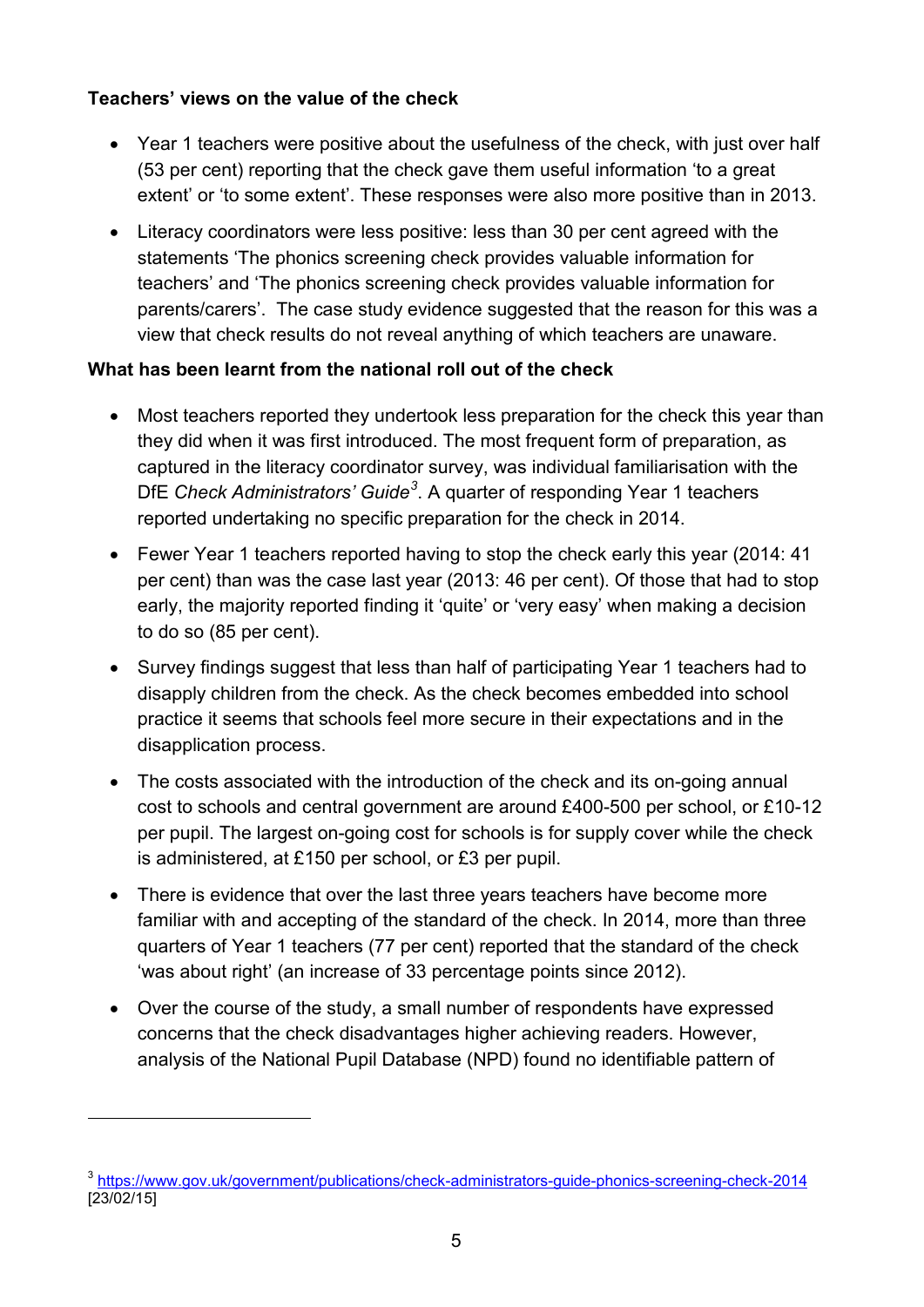poorer performance on the check than expected in those children who are already fluent readers.

• The findings from the surveys suggest that most schools provide some sort of information to parents/carers prior to the administration of the check. Most schools communicate the outcomes of the check to parents/carers via end-of year pupil reports. A smaller proportion of literacy coordinators reported that additional information was given to parents/carers in 2014, both in terms of details of the inschool support planned (39 per cent in 2014; 50 per cent in 2013; 61 per cent in 2012), and in terms of information regarding how parents/carers can support their child (43 per cent in 2014; 59 per cent in 2013; 73 per cent in 2012).

## <span id="page-5-0"></span>**Scope of the evaluation**

The evaluation has two main aims:

- 1. To explore whether issues raised in the 2011 pilot evaluation<sup>[4](#page-5-2)</sup> have been addressed, specifically:
	- the confidence of teachers in the administration of the screening check and how schools have prepared for it
	- the appropriateness of the screening check for specific groups of pupils (specifically, those with Special Educational Needs (SEN) and English as an Additional Language (EAL))
- 2. To identify and track the impact of the check on teaching and learning, including:
	- understanding the impact of the teaching of phonics in primary schools
	- assessing the impact of the PSC on teaching of the wider literacy curriculum
	- quantifying the impact of the check on the standard of reading and assessing its value for money

### <span id="page-5-1"></span>**Methods**

-

In Year 3 of the evaluation (2014) interviews were undertaken with senior school leaders, literacy coordinators, Year 1 and Year 2 teachers, Reception teachers and parents and carers in 19 case study schools. The schools were randomly selected to capture a diverse geographical spread, as well as diversity in terms of size, school type, and the proportion of pupils in receipt of free school meals (FSM), with SEN, and with EAL.

<span id="page-5-2"></span><sup>&</sup>lt;sup>4</sup> DfE recruited 300 primary schools to take part in piloting the PSC in 2011. The process evaluation report from the pilot can be found at: https://www.gov.uk/government/uploads/system/uploads/attachment\_data/file/182621/DFE-RR159.pdf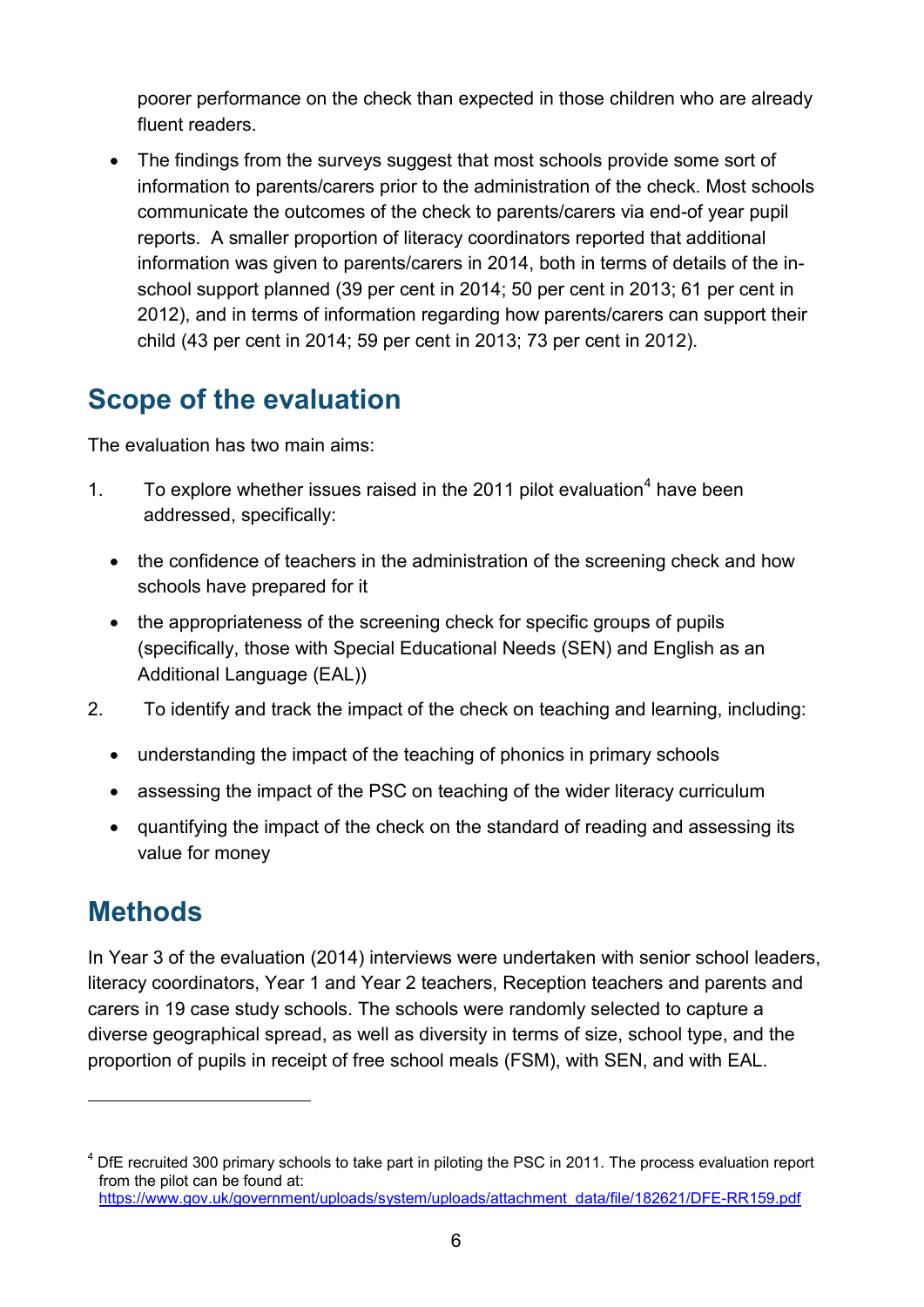Survey responses were collected from 573 literacy coordinators and 652 Year 1 teachers. Analysis of the school characteristics of those teachers responding to the surveys, such as key stage 1 performance band and the proportion of pupils eligible for FSM, revealed that respondents were from schools that exhibited broadly similar characteristics to primary schools nationally. Given this, the sample sizes achieved are large enough to detect statistically significant differences. Where appropriate, comparisons are made to responses collected in Years 1 and 2 of the evaluation<sup>[5](#page-6-1)</sup>. Data collection commenced the week beginning 23<sup>rd</sup> June 2014, the week after the administration of the check. An analysis of results from the NPD was also undertaken. This involved a comparison of national results on the PSC, with results for the same pupils one year earlier, on the EYFSP, and one year later, at the end of key stage 1.

## <span id="page-6-0"></span>**Conclusions**

-

This three-year evaluation has tracked developments in schools from the first national introduction of the PSC in 2012 to the current, 2014, round. Over this period, teachers' responses suggest that most of them now see the standard of the check as appropriate. Teachers have integrated information from the check with their other records of children's progress in phonics. Its introduction has required administrative effort in schools and gives rise to some, relatively low, costs in terms of time or resources. Little training is now required for teachers and many are familiar with the procedures for the check.

The three years have also seen a range of changes in schools which were, according to teacher reports, made in response to the check; the evidence suggests that a majority of schools have made some adjustments. These changes consist of improvements to the teaching of phonics, such as faster pace, longer time, more frequent, more systematic, and better ongoing assessment. Children are also introduced to the pseudo words that form part of the check. Most schools, however, continue to teach other strategies for word reading alongside a strong commitment to phonics. Nevertheless, according to these teacher reports, the introduction of the check has had impacts on *teaching*.

To assess whether its introduction also had impacts on pupils' *learning* is more difficult, as the national introduction of the check made it impossible to have a control group. A further complexity concerns the date of implementation of the PSC. It was introduced for the first time nationally in 2012, but was piloted in 2011. Awareness of the proposed

<span id="page-6-1"></span><sup>5</sup> The methods used in the first and second year of the evaluation included interviews with senior school leaders, literacy coordinators, Year 1 and 2 teachers and Reception teachers. In 2012 (Year 1), interviews were undertaken with staff in 14 case study schools and survey responses were collected from 844 literacy coordinators and 940 Year 1 teachers: [https://www.gov.uk/government/uploads/system/uploads/attachment\\_data/file/198994/DFE-RR286A.pdf](https://www.gov.uk/government/uploads/system/uploads/attachment_data/file/198994/DFE-RR286A.pdf) In 2013 (Year 2) interviews were undertaken with staff in 19 case study schools and survey responses were collected from 583 literacy coordinators and 625 Year 1 teachers: https://www.gov.uk/government/uploads/system/uploads/attachment\_data/file/307229/Evaluation\_of\_the [phonics\\_screening\\_check\\_second\\_interim\\_report\\_FINAL.pdf](https://www.gov.uk/government/uploads/system/uploads/attachment_data/file/307229/Evaluation_of_the_phonics_screening_check_second_interim_report_FINAL.pdf)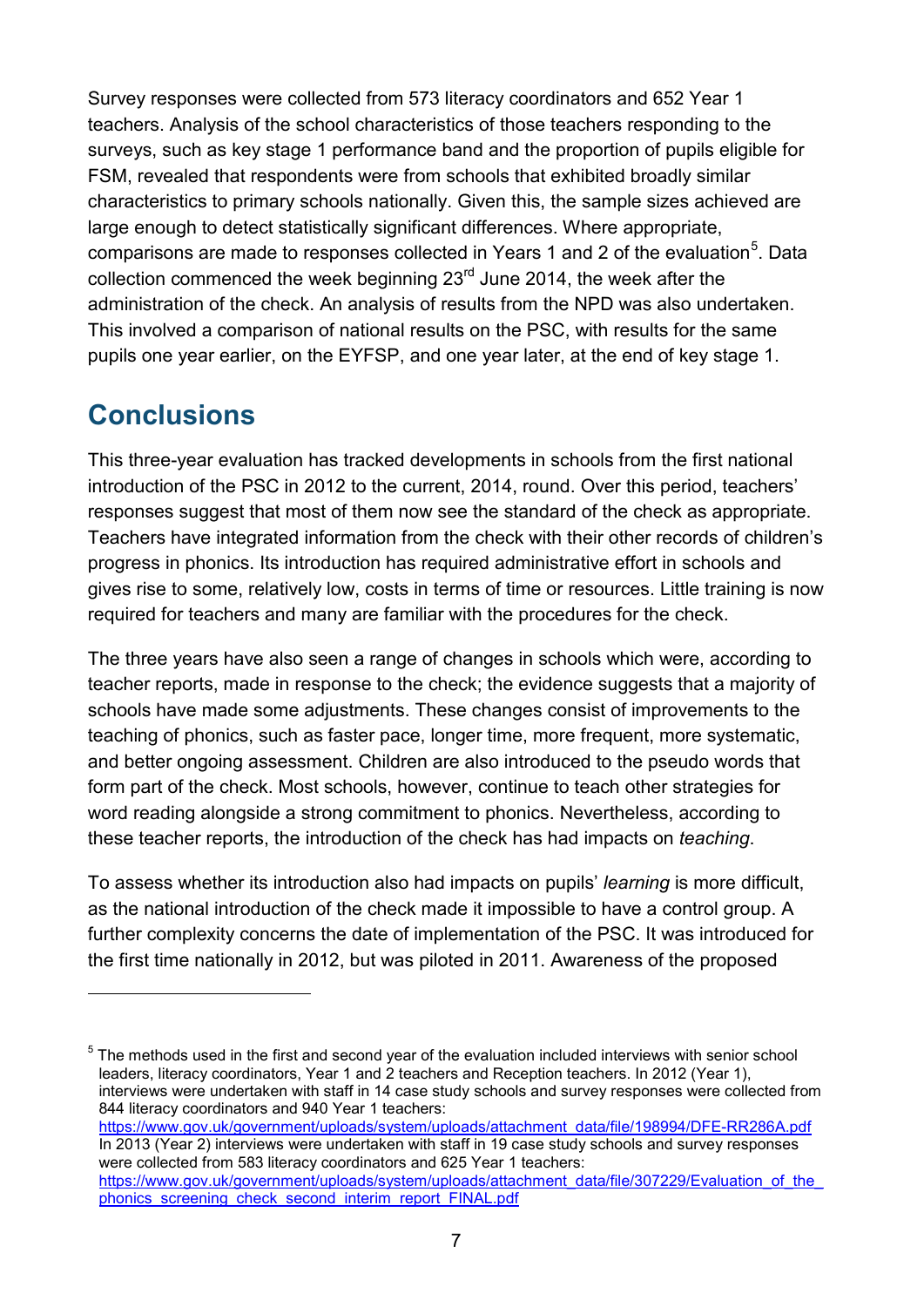introduction of the check may have given rise to a heightened emphasis on phonics in schools prior to its national introduction. The process evaluation of the pilot (Coldwell *et al,* 2011) found that the sample of schools in the pilot were already making some changes to their phonics practice.

While keeping these complexities and methodological limitations in mind, the national results show an improvement in performance in phonics, as measured by the check, which would be consistent with the adjustments to teaching methods reported above. Analyses of pupils' literacy (reading and writing) scores in the national datasets over four years were not conclusive: there were no improvements in attainment or in progress that could be clearly attributed to the introduction of the check; attainment and progress improved in the years both before and after its introduction. As far as it is possible to report, given the methodological limitations of the study, therefore, the evidence suggests that the introduction of the check has had an impact on pupils' attainment in phonics, but not an identifiable impact (or not yet) on their attainment in literacy. It will be of continuing interest to review the results at key stage 1 in future years and also the results at key stage 2 as the pupils who took the check progress through their later years of schooling.

### <span id="page-7-0"></span>**Reference**

Coldwell, M., Shipton, L., Stevens, A., Stiell, B., Willis, B. and Wolstenholme, C. (2011). *Process Evaluation of the Year 1 Phonics Screening Check Pilot*. (DfE Research Report 159). London: DfE [online]. Available:

[https://www.gov.uk/government/uploads/system/uploads/attachment\\_data/file/182621/DF](https://www.gov.uk/government/uploads/system/uploads/attachment_data/file/182621/DFE-RR159.pdf) [E-RR159.pdf](https://www.gov.uk/government/uploads/system/uploads/attachment_data/file/182621/DFE-RR159.pdf) [25 February, 2015].